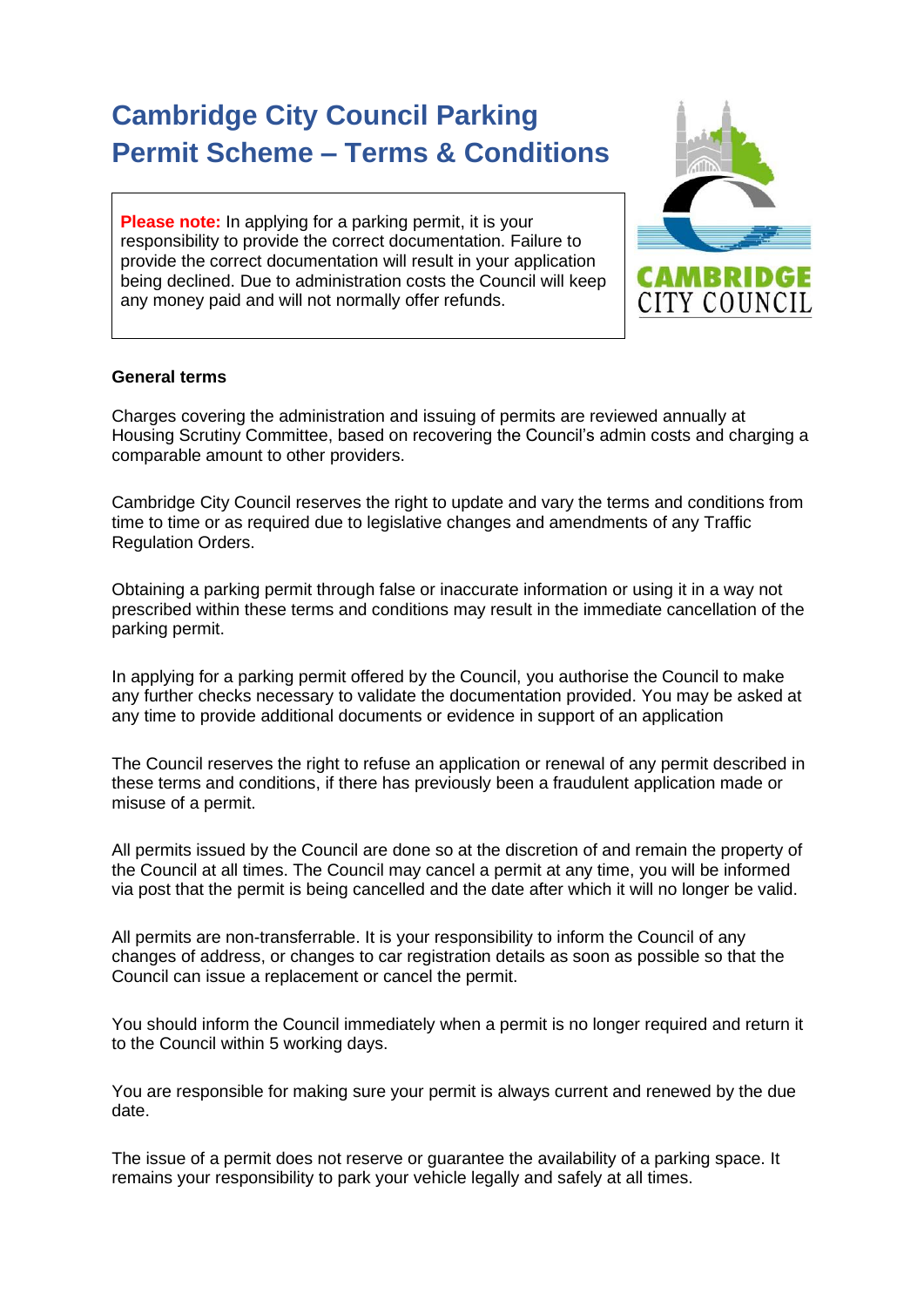If you are parked in a marked permit holder's only bay, your vehicle must fit wholly within the bay. Vehicles not parked wholly within the markings of a bay could receive a Penalty Charge Notice. Where bays are not marked, your vehicle must not obstruct access. If access is seen to be obstructed a Penalty Charge Notice may be issued.

Permits issued for a specific vehicle can only be used in that vehicle. The vehicle registration number(s) will be clearly marked on each permit.

You must display parking permits in the front windscreen of the vehicle so that a Civil Enforcement Officer can clearly see and read all the permit details. Failure to clearly display a valid permit may result in the serving of a Penalty Charge Notice.

You can only use permits in the scheme for which they are issued. Each permit is clearly marked with the Cambridge City Council parking zone, they cannot be used in a Cambridgeshire County Council parking zone. Using a permit in a scheme for which you are not entitled could result in the issue of a Penalty Charge Notice.

Where a resident holds a Blue Badge, the Blue Badge will act as a permit for as long as the Blue badge is valid. You must display the Blue Badge in a vehicle parked in a Resident scheme.

In certain circumstances a parking bay(s) may be suspended by the Council to allow for building operations, domestic removals, funerals or special events. Signs indicating this are placed in advance in or adjacent to the bay or over the parking bay sign. Drivers should always check that a parking bay is in operation before parking each day, and daily thereafter if the vehicle is to be left for long periods. A vehicle parked in a suspended bay may receive a Penalty Charge Notice.

Your vehicle must not exceed five metres in length and carry no more than eight people including the driver.

'Statutory Off Road Notification' (SORN) vehicles are not eligible to apply or use permits. It is also a breach of the Council's tenancy conditions to have a non-roadworthy vehicle on our land.

#### **Resident Permits**

You can apply for a Resident permit via this [webpage,](https://www.cambridge.gov.uk/residents-parking-permits) your sole or main residence should be the one from which you are applying.

You must be able to prove residency at one of the addresses in our Resident Parking Schemes. We will only issue your permit for the Resident Parking Scheme you live in, and there is only one Resident Permit available for each address

If you live in a "house of multiple occupancy" (shared house) we will treat this as one address for applications. If you live in a flat/annex, then we will treat each flat within a house, annex or building as a separate address.

All applications for a Resident Permit must be accompanied by the following documentation: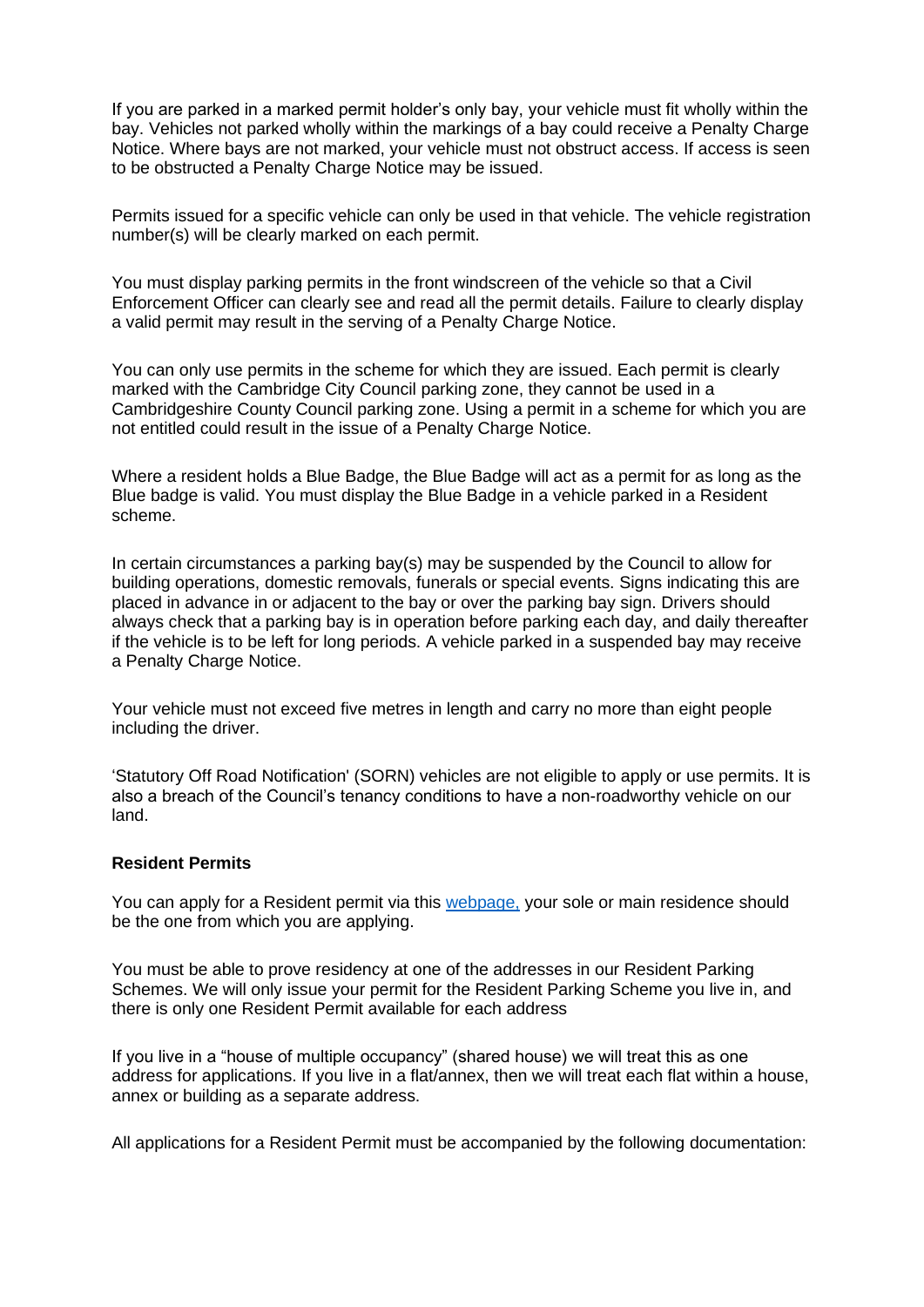- Proof of address within the Council's parking permit scheme
- Copy of V5 logbook with the same address as above
- Copy of valid MOT and Tax certificate
- Copy of valid insurance certificate in the policyholder or main insured driver's name

Resident Permits cannot be issued if:

- Incomplete or incorrect documents are received
- There is already a Resident Permit issued to your address

A Resident Permit becomes invalid and you must return to the Council within 5 working days if:

- You do not have a valid MOT or Tax certificate
- You move from the address
- You sell the vehicle for which we issued the permit

If you need a courtesy car or hire vehicle because your own is off the road temporarily, please use our online form via this [webpage](https://www.cambridge.gov.uk/residents-parking-permits) for a **Temporary Resident Permit**.

If your permit is lost, stolen or damaged, you will need to contact the Council for a **Replacement Resident Permit** via this [webpage,](https://www.cambridge.gov.uk/residents-parking-permits) there is an administration fee involved.

If you need to change vehicle details, you will also need to contact the Council for a Replacement Resident Permit.

The process of applying for a Replacement Resident Permit will invalidate the old permit and it will no longer be valid to park with.

The old permit must be returned before we can process the replacement. Failure to return the old permit may result in the replacement being treated as a new application.

When renewing your Resident Permit, you will need to submit up to date copies of the same documentation as required upon first application. This ensures that Resident Permits are only issued to individuals, and for vehicles, that are eligible.

## **Visitor Permits**

Residents with their main home within a Resident Parking Schemes can apply for Visitor Permits via this [webpage.](https://www.cambridge.gov.uk/residents-parking-permits)

You do not have to hold a valid Resident Permit or even own a car. Not all addresses within the Council's parking permit scheme are eligible for Visitor Permits.

We designed Visitor Permits for the use of visitors only. You must not use these permits for second cars registered to the same address, sell these permits or allow paying guests to use them or pass on to commuters etc. Such misuse will lead to the cancellation of your Visitor Permit.